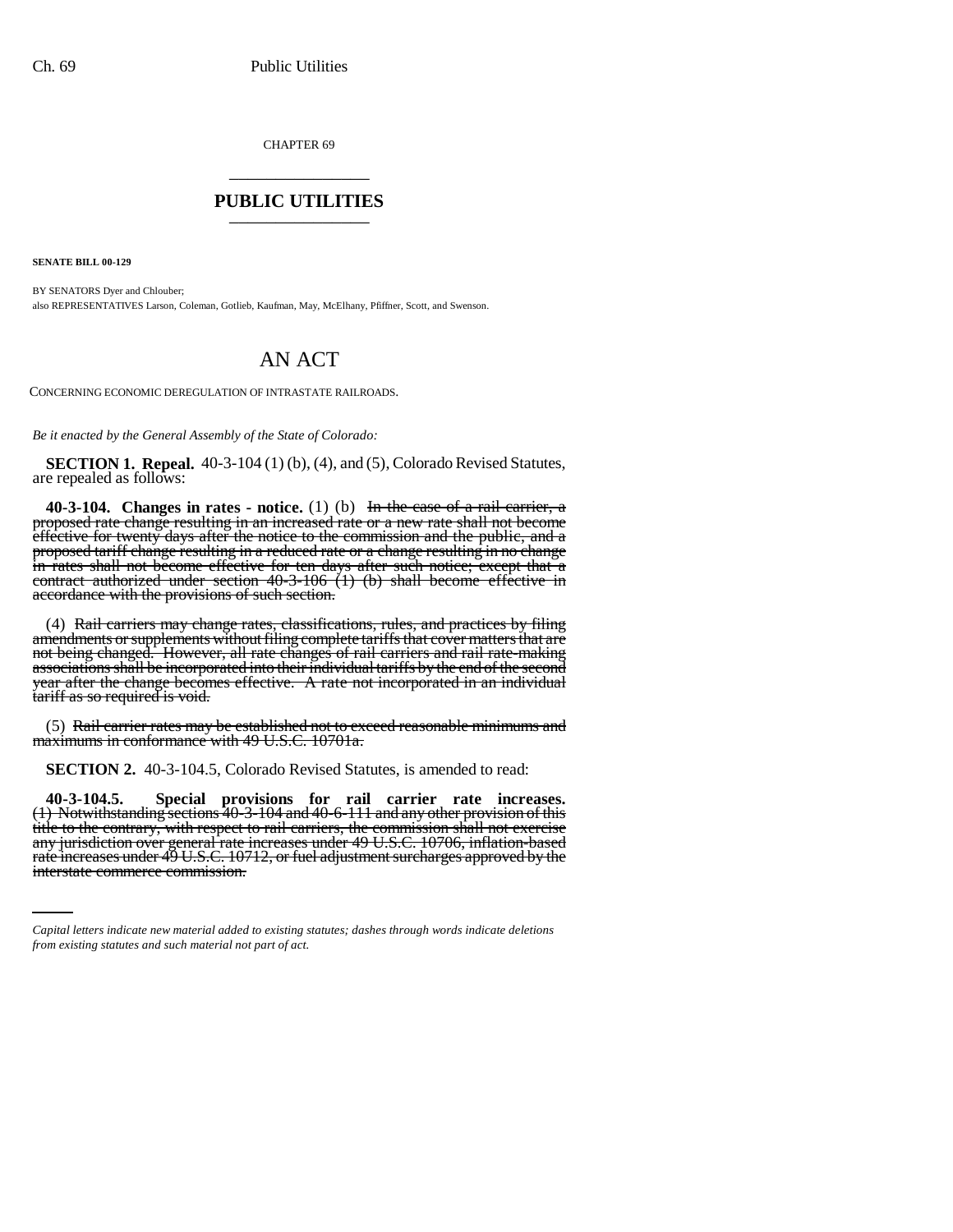(2) (a) Notwithstanding section 40-6-111 or any other provision of this title to the contrary, with respect to rail carriers, the commission shall adopt rules or regulations in conformance with 49 U.S.C. 10707a allowing:

(I) Rate increases which, when added to the existing rate, produce a rate not in excess of the adjusted base rate for the movement in question, which increases shall not be found to exceed a reasonable maximum for the involved transportation;

(II) Consistent with 49 U.S.C. 10707a (c) and (d), rate increases not to exceed a specified percentage of the adjusted base rate without suspension thereof, and without investigation except upon complaint by an interested party alleging that such rate increase violates the provisions of this title and showing that the rate as increased produces a revenue-variable cost percentage limit specified in 49 U.S.C. 10707a (e) (2). In determining whether to investigate a rate increase under this section, the commission shall consider the factors set forth in 49 U.S.C. 10707a (e) (2) (B).

(b) For the purposes of this subsection (2), "adjusted base rate" shall have the same meaning, with respect to rail carriers in this state, as in 49 U.S.C. 10707a (a).

(3) Notwithstanding section 40-6-111 or any other provision of this title to the contrary, with respect to rail carriers, the commission shall adopt rules or regulations in conformance with 49 U.S.C. 10709 allowing rate increases without suspension thereof if the rail carrier proposing the rate increase is found by the commission not to have market dominance of the transportation. The commission shall determine whether or not the rail carrier has market dominance in accordance with the manner established in 49 U.S.C. 10709, and the definition of market dominance set forth in  $49 \text{ U.S.C. } 10709 \text{ (a)}$  is hereby adopted. In making such determination, the commission shall find that the rail carrier does not have market dominance over the transportation to which the rate applies if the rail carrier proves that the rate charged results in a revenue-variable cost percentage for such transportation that is less than the percentages specified in 49 U.S.C. 10709 (d) (2). For the purposes of this subsection (3), "revenue-variable cost percentage" shall have the same meaning, with respect to rail carriers in this state, as in 49 U.S.C. 10709 (d) (1).

(4) The commission shall maintain and revise as necessary standards and procedures for establishing revenue levels for rail carriers providing transportation subject to its jurisdiction that are adequate, under honest, economical, and efficient management, to cover total operating expenses, including depreciation and obsolescence, plus a reasonable and economic profit or return, or both, on capital employed in the business. The commission shall make an adequate and continuing effort to assist those carriers in attaining revenue levels prescribed under this subsection (4). Revenue levels established under this subsection (4) should provide a flow of net income plus depreciation adequate to support prudent capital outlays, assure the repayment of a reasonable level of debt, permit the raising of needed equity capital, and cover the effects of inflation and should attract and retain capital in amounts adequate to provide a sound transportation system in the United States.

 $(5)$  (a) In every proceeding begun to investigate a proposed new rate or rate change, the commission shall specifically consider whether a proposed increase or decrease would:

(I) Change the rate relationships between commodities, places, regions, areas, or other particular descriptions of traffic; and

(II) Have a significant adverse effect on the competitive position of shippers or consignees served by the rail carrier proposing the increase or decrease.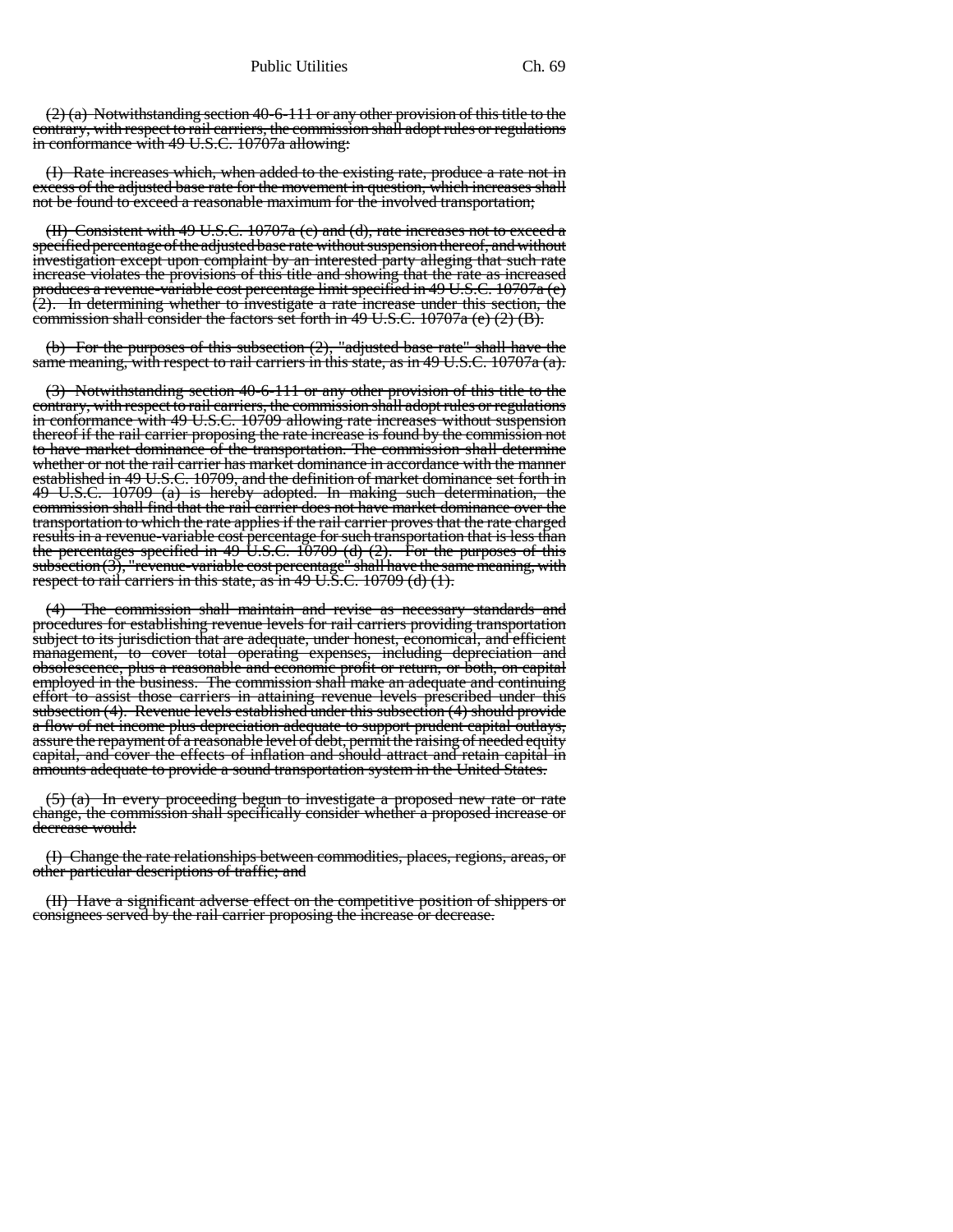## Ch. 69 Public Utilities

(b) Subject to subsection (2) of this section, the commission may on its own motion or on complaint of an interested party investigate to determine whether the change or <del>effect violates this title either before or after the proposed increase or decrease</del><br><del>becomes effective.</del> NOTWITHSTANDINGSECTION40-3-105 AND ANY OTHER PROVISION OF THIS TITLE TO THE CONTRARY, THE COMMISSION SHALL NOT EXERCISE ANY JURISDICTION OVER RATES WITH RESPECT TO INTRASTATE RAIL CARRIERS.

**SECTION 3. Repeal.** 40-3-106 (1) (b), Colorado Revised Statutes, is repealed as follows:

**40-3-106. Advantages prohibited - graduated schedules.** (1) (b) (I) One or more rail carriers may enter into a contract with one or more purchasers of rail services to provide specified services under specified rates and conditions. Such a rail carrier may not enter into a contract with purchasers of rail services except as provided in 49 U.S.C. 10713 and any rules and regulations adopted by the commission pursuant to this paragraph (b).

(II) Each contract entered into under this section shall be filed with the commission, together with a summary of the contract containing such nonconfidential information as the commission prescribes. In addition to any other rules or regulations adopted by the commission to implement this paragraph (b), which shall be in conformance with 49 U.S.C. 10713, The commission shall publish special tariff rules for such contracts in order to assure that the essential terms of the contract are available to the general public in tariff format.

(III) A contract filed under this section shall be approved by the commission in the manner provided in 49 U.S.C. 10713 and the commission's rules and regulations pursuant thereto. Once approved, a contract governs the transportation to which it applies, and the provisions of this title which may be in conflict with the contract shall not apply thereto for the term of the contract.

**SECTION 4. Repeal.** 40-3-113, Colorado Revised Statutes, is repealed.

**SECTION 5. Repeal.** 40-6-111 (1) (c) and (2) (b), Colorado Revised Statutes, are repealed as follows:

**40-6-111. Hearing on schedules - suspension - new rates - rejection of tariffs.**  $(1)$  (c)  $(H)$  Pending the hearing and decision thereon in the case of a rail carrier, the commission may suspend a proposed rate, classification, rule, or practice during the course of a commission proceeding under this section upon petition and in accordance with 49 U.S.C. 10707 and the regulations promulgated by the commission thereunder, and only when it appears from the specific facts shown by the verified statement of a person that:

(A) It is substantially likely that the protestant will prevail on the merits of its challenge to the rate change;

(B) Without suspension, the proposed rate change will cause substantial injury to the protestant or the party represented by the protestant; and

(C) Because of the peculiar economic circumstances of the protestant, the provisions of subparagraph (III) of this paragraph (c) do not protect the protestant.

(II) The burden shall be on the protestant to prove the matters described in sub-subparagraphs (A), (B), and (C) of subparagraph (I) of this paragraph (c).

(III) The commission may by rule or regulation provide for: Carrier refunds to shippers, including interest, when a rate increase is subsequently found unreasonable;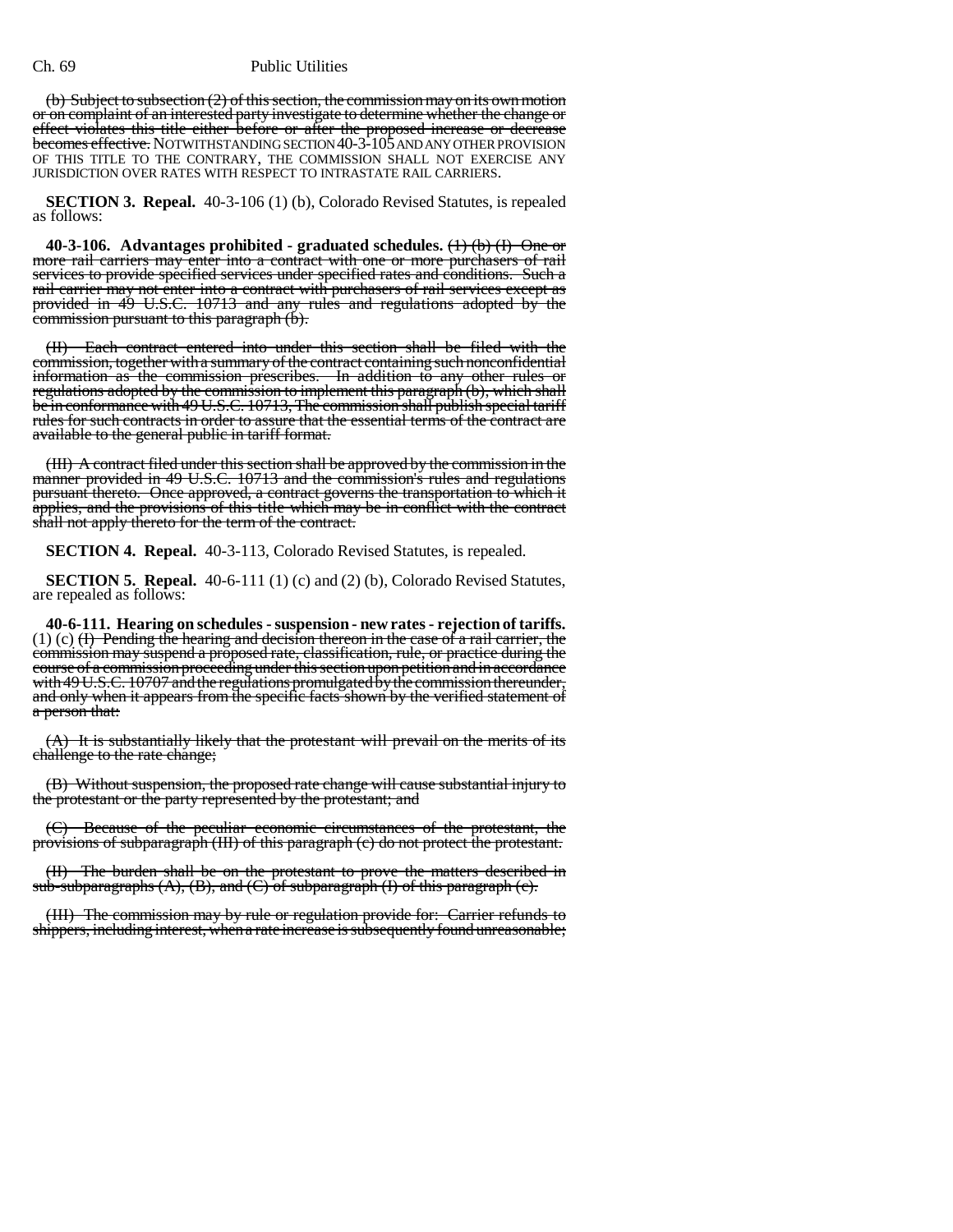Public Utilities Ch. 69

carrier assessments on shippers, including interest, when a suspended rate increase is subsequently found reasonable; and carrier refunds to shippers when a suspended rate decrease is subsequently found reasonable. Such rules or regulations shall be in conformance with 49 U.S.C. 10707.

 $(2)$  (b) In determining whether a rail rate is reasonable, the commission shall consider, among other factors, evidence of the following:

(I) The amount of traffic which is transported at revenues which do not contribute to going-concern value and efforts made to minimize such traffic;

(II) The amount of traffic which contributes only marginally to fixed costs and the extent to which, if any, rates on such traffic can be changed to maximize the revenues from such traffic; and

(III) The carrier's mix of rail traffic to determine whether one commodity is paying an unreasonable share of the carrier's overall revenues.

**SECTION 6.** 40-21-101, Colorado Revised Statutes, is amended to read:

**40-21-101. Domestic railroads - headquarters.** Every railroad company chartered by this state shall keep and maintain permanently its general offices within the state of Colorado at the place named in its charter for the location of its general offices; and, if no certain place is named in its charter where its general offices shall be located and maintained, said railroad company shall keep and maintain its general offices at the place within this state where it contracts or agrees for a valuable consideration to locate its general offices; and, if said railroad company has not contracted or agreed for a valuable consideration to maintain its general offices at any certain place within this state, such general offices shall be located and maintained at such place on its line in this state as said railroad company may designate. Such railroad companies shall keep and maintain their division headquarters, stations, machine shops, and roundhouses, or any of them, at such places as they may have contracted for a valuable consideration to keep them; and, if said general offices and shops and roundhouses, or any of them, are located on the line of a railroad in a county which has aided said railroad by an issue of bonds in consideration of such location being made, said location shall not be changed; and this shall apply as well to a railroad that may have been consolidated with another as to those which have maintained their original organization.

**SECTION 7.** 40-21-103, Colorado Revised Statutes, is amended to read:

**40-21-103. Violation of article - penalty.** Each railroad company chartered by this state or owning, operating, or controlling any line of railroad within this state which violates any of the provisions of this article shall forfeit to the state of Colorado the charter or right by which it operates its railroad in this state and be subject to a penalty of not less than five hundred dollars nor more than five thousand dollars for each and every day in which it violates any of the provisions of this article, to be recovered by suit in the name of the state of Colorado prosecuted by the attorney general in any court of competent jurisdiction. It is the duty of the attorney general of this state, upon the application of any interested party or on his own motion, to proceed at once by proper action to forfeit the charter of the railroad company so violating any of the provisions of this article and to recover said penalty; or action may be instituted by the district attorney of any judicial district in which any violation occurs to recover the penalty provided in this section for such violation. Any money recovered from any railroad company under the provisions of this article shall be paid into the state treasury and become a part of the available public school fund.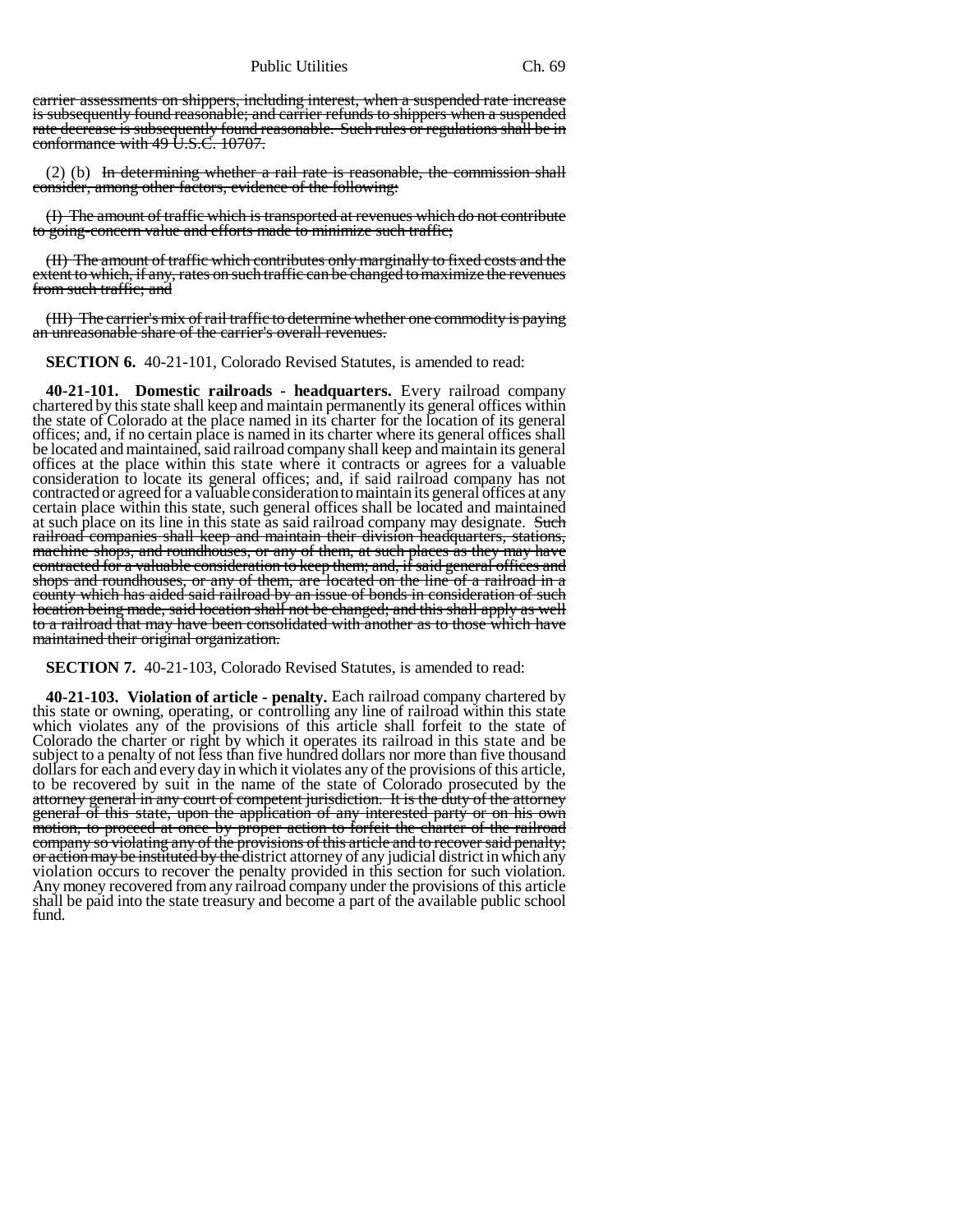**SECTION 8. Repeal.** 40-24-109, 40-24-110, 40-24-111, articles 25, 26, and 28 of title 40, 40-29-104, 40-29-105, 40-29-108, 40-29-109, 40-29-112, 40-29-113, 40-29-114, and 40-29-115, Colorado Revised Statutes, are repealed.

**SECTION 9.** 40-29-110, Colorado Revised Statutes, is amended to read:

**40-29-110. Duties of commission.** (1) For the purpose of protecting the health and safety of employees of railroads, the public utilities commission of Colorado referred to in this article as the "commission", shall prescribe standards of safety. and safety devices concerning:

(a) The installation and maintenance by railroads of electric marker warning lights on the rear of all trains with sufficient candle power to be visible at a distance of three thousand feet under ordinary atmospheric conditions;

(b) The installation and maintenance by railroads of adequate electrical lighting within cabooses for clerical work.

**SECTION 10.** 40-29-111 (1), Colorado Revised Statutes, is amended to read:

**40-29-111. Compliance.** (1) It is the duty of all persons engaged in the operation of railroads to comply with any regulation or order of the commission issued under the provisions of <del>sections</del> SECTION 40-29-110 to  $40$ the provisions of sections SECTION 40-29-110 to  $40-29-115$  and to furnish any information required by the commission for purposes of sections SECTION 40-29-110. <del>to 40-29-115.</del> The provisions of said <del>sections</del> SECTION shall not apply to any caboose<br>operated on tracks of less than standard gauge nor to any caboose used only in yard service.

**SECTION 11. Repeal.** 40-32-101, 40-32-102, 40-32-105, 40-32-109, 40-32-110, 40-32-111, 40-32-112, and 40-32-113, Colorado Revised Statutes, are repealed.

**SECTION 12.** 40-32-104.5 (2), Colorado Revised Statutes, is amended to read:

40-32-104.5. Railroad peace officer - defined - scope of authority - responsibility and liability of railroad. (2) Notwithstanding the police powers given to conductors under this article, A class I railroad corporation m Such railroad peace officer, while engaged in the conduct of his OR HER employment, shall possess and exercise all the powers vested in a peace officer, level II, of this state, pursuant to section 18-1-901 (3) (l) (III), C.R.S. Such authority shall be exercised only in the protection of persons, including on-duty employees, who are located on the class I railroad corporation's property and in the protection of all real and personal property in the current physical possession of such railroad corporation. Such authority may include engaging in immediate pursuit. In the exercise of his OR HER duties, the railroad peace officer shall have the power to arrest for violation of laws upon railroad property; except that he OR SHE shall be required to notify the appropriate local law enforcement agency before appl any criminal complaint unless the arrest is pursuant to section 40-32-107.

**SECTION 13.** 40-32-106, Colorado Revised Statutes, is amended to read:

**40-32-106. Eject disorderly passengers.** When any passenger is guilty of disorderly conduct, or uses any obscene language to the annoyance and vexation of passengers or plays any game of cards or other games of chance for money or other valuable thing upon any railroad train, and refuses to desist therefrom when requested<br>by the conductor, the conductor of such train is authorized to stop his THE train at any<br>station and eject such passenger from the trai